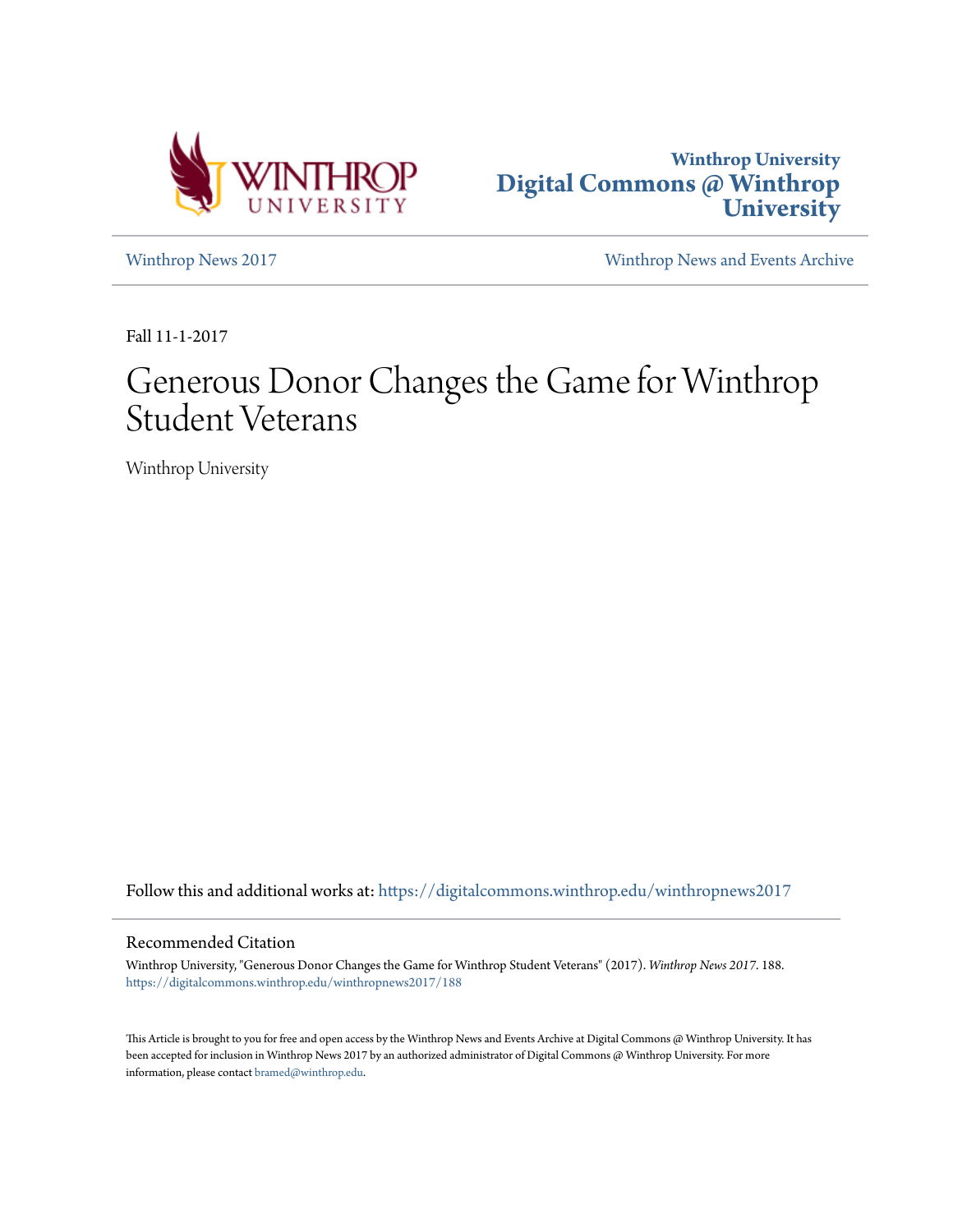



# **ABOUT ADMISSIONS & AID ACADEMICS STUDENT**

**AFFAIRS ATHLETICS GIVING**

```
O SHARE
上没身。
```
All News

Archives

RSS News Feeds

Winthrop in the News

# 11/01/2017 **Generous Donor Changes the Game for Winthrop Student Veterans**

# **Quick Facts**

An anonymous donor has given more than \$35,000 to the Student Veterans of Winthrop within the last two years.

The donor also purchased the group 3x5 American military flags for ceremonies and the accompanying poles/bases.

**The annual Veterans Day ceremony will be at** 11 a.m. on Nov. 9 in Dina's Place.



ROCK HILL, SOUTH CAROLINA — Student Veterans of Winthrop University **Vice President Sonya Sawye**r says she and her fellow members always strive to raise awareness of the organization and engage with their fellow student veterans.

Thanks to a generous gift, that goal just got a whole lot easier. An anonymous donor has given more than \$35,000 to the Student Veterans of Winthrop within the last two years. So far, the group has purchased a couch, a refrigerator and a wide-screen television for the **Student Veterans Center**, located in the basement of Bancroft Hall.

The donor also purchased a set of 3x5 American military flags for ceremonies and the accompanying poles/bases.

"There are no words," said **President Jeff Lansdall**, an exercise science major from Rock Hill, South Carolina. "We just wish we could know who she is and thank her. We've been very fortunate."

"She has truly enabled us to really focus on how to better the lives of student veterans versus having to build a financial base," said Sawyer, a human nutrition major originally from Connecticut. "We walk in here [the center] every day and appreciate it. 'Grateful' is an understatement."

The organization will put the new military flags to good use on Nov. 9 for the annual Veterans Day Ceremony, co-sponsored with Military, Adult, and Transfer Services. See details and more Veterans Day-related events:

\*The **annual Veterans Day Ceremony** will begin at 11 a.m. on the steps of Byrnes Auditorium (rain location: Dina's Place) and will feature addresses from Nicholas Warr, a Marine Corps veteran and author; and Sean Mulcahy, Nation Ford High School's JROTC instructor. It is an approved cultural event.

\*Afterwards, all student veterans are invited to the Student Veterans Center for a lunch provided by Groucho's Deli and ARAMARK. It's a first-come, first-served basis.

\*From 3-5 p.m. that same day, the Louise Pettus Archives and Special Collections will host a special exhibit and reception featuring keynote speaker Maj. Chunka A. Smith, professor of military science and chair of the Department of Military Science at the University of North Carolina – Charlotte. The exhibit will include materials from archives' Veterans History Project, a collection that aims to preserve personal oral and pictorial histories from American veterans. Refreshments will be provided.